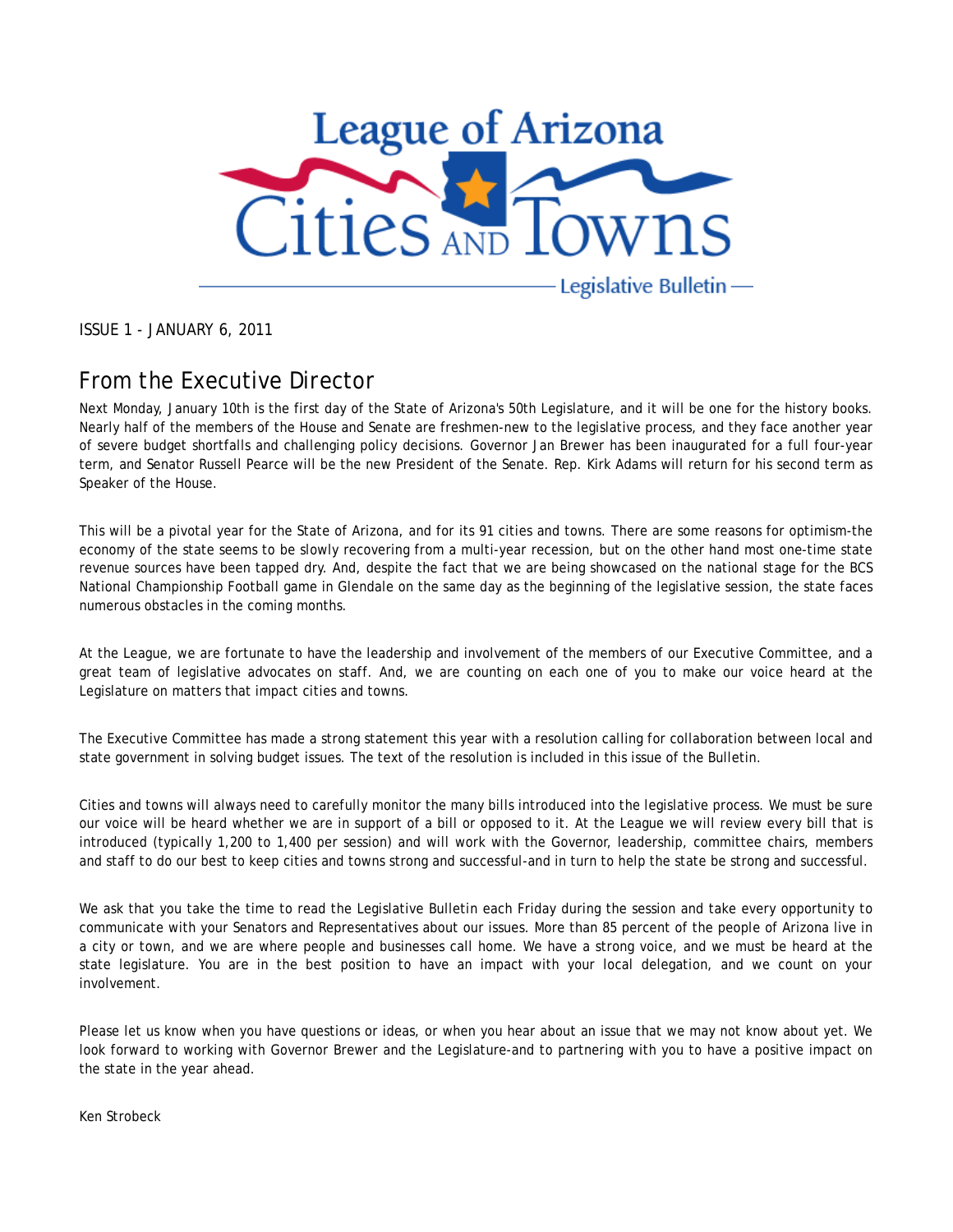### League Resolution

At the December 16, 2010 meeting of the League Executive Committee, a resolution was authorized that calls for a commitment from Arizona's municipalities to work in positive collaboration with the Governor and the Legislature in order to address the state budget crisis. The entire Resolution can be viewed here.

## Legislative Know-How

At the start of the session, we thought it would be helpful to provide you with some tips on how to have influence down at the Capitol.

**Before, during and after the session:**

- Build a relationship with your legislative delegation. Invite them to municipal events. Get to know them. It's far easier to get their ear when they know who you are.
- You share a constituency. What's good for your citizens is good for their district. Remind them of this often.
- Email is good, phone calls are better, but face time is the best.

**When lobbying:**

- Keep it simple and be brief. Be specific; know the facts and the impact of the legislation on your community. Share stories about your own specific community situation. If the League has talking points on an issue, use them to stay on-message.
- Legislators rely on others all the time for information you are the expert on your city or town.
- If you don't have an answer to their question, say so, tell them you will find out and get back to them, and make sure you do.
- Ask for their vote, and even if it's uncomfortable--don't go away without their answer.
- Always thank them for their time.

#### **When testifying:**

- Be prepared, come early, and be sure you are registered on the Request to Speak system (the League can help with this).
- Always direct your comments through the chair and then to the members of the committee.
- Thank the chair and the committee for allowing you the opportunity to address them.

We at the League are always here to help. Let us know if you need anything at all.

Your Legislative Team:

League Office (602) 258-5786 Phone (602) 253-3874 Fax



Jim Ogsbury Legislative Director jogsbury@azleague.org



Dale Wiebusch Legislative Associate dwiebusch@azleague.org



Rene Guillen, Jr. Legislative Associate rguillen@azleague.org